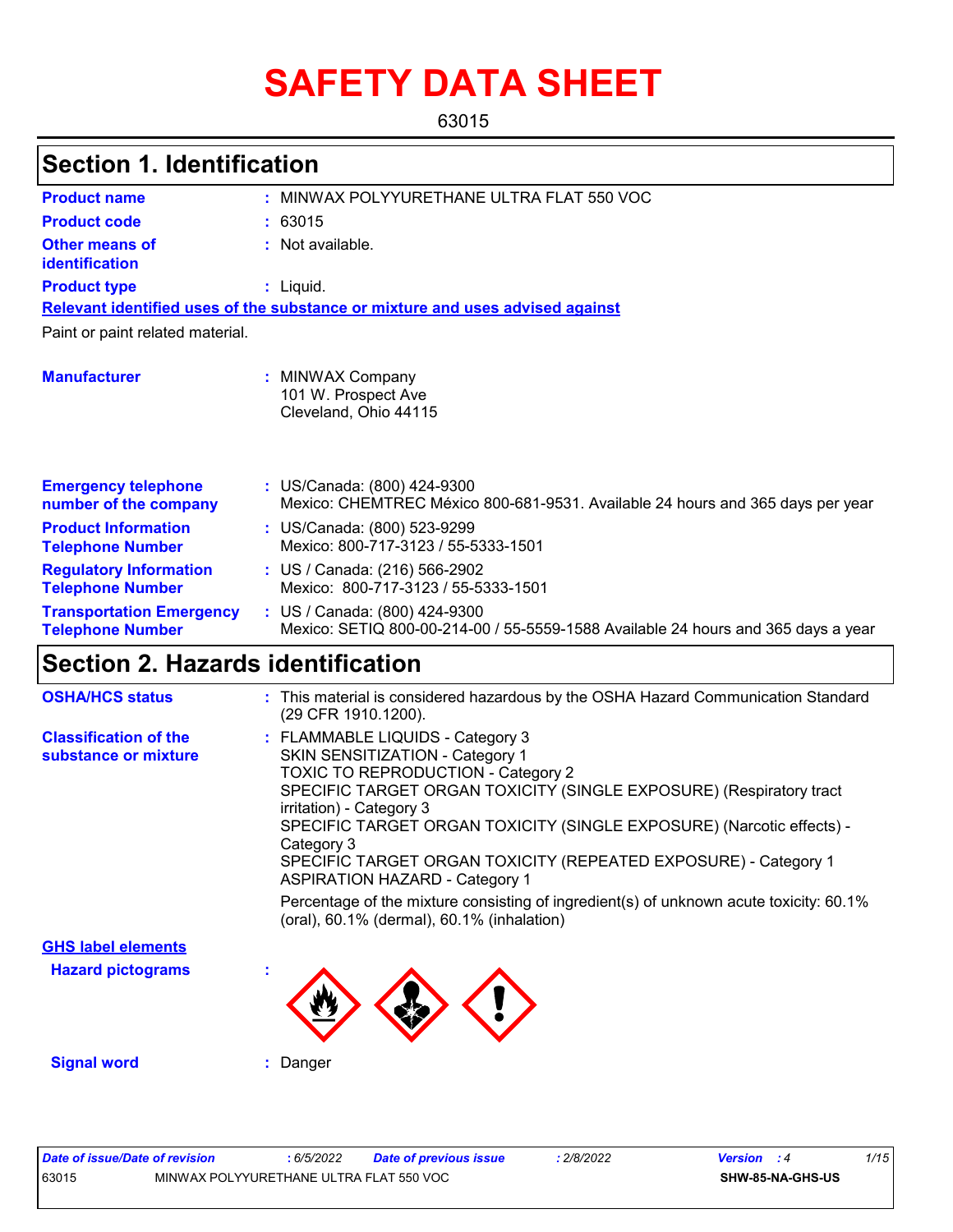# **Section 2. Hazards identification**

| <b>Hazard statements</b>                   | : Flammable liquid and vapor.<br>May be fatal if swallowed and enters airways.<br>May cause an allergic skin reaction.<br>May cause respiratory irritation.<br>May cause drowsiness or dizziness.<br>Suspected of damaging fertility or the unborn child.<br>Causes damage to organs through prolonged or repeated exposure.                                                                                                                                                                                                                                                                                                                                                        |
|--------------------------------------------|-------------------------------------------------------------------------------------------------------------------------------------------------------------------------------------------------------------------------------------------------------------------------------------------------------------------------------------------------------------------------------------------------------------------------------------------------------------------------------------------------------------------------------------------------------------------------------------------------------------------------------------------------------------------------------------|
| <b>Precautionary statements</b>            |                                                                                                                                                                                                                                                                                                                                                                                                                                                                                                                                                                                                                                                                                     |
| <b>General</b>                             | : Read label before use. Keep out of reach of children. If medical advice is needed,<br>have product container or label at hand.                                                                                                                                                                                                                                                                                                                                                                                                                                                                                                                                                    |
| <b>Prevention</b>                          | : Obtain special instructions before use. Do not handle until all safety precautions have<br>been read and understood. Wear protective gloves, protective clothing and eye or face<br>protection. Keep away from heat, hot surfaces, sparks, open flames and other ignition<br>sources. No smoking. Use explosion-proof electrical, ventilating or lighting equipment.<br>Use non-sparking tools. Take action to prevent static discharges. Use only outdoors or<br>in a well-ventilated area. Do not breathe vapor. Do not eat, drink or smoke when using<br>this product. Wash thoroughly after handling. Contaminated work clothing must not be<br>allowed out of the workplace. |
| <b>Response</b>                            | : IF exposed or concerned: Get medical advice or attention. IF INHALED: Remove<br>person to fresh air and keep comfortable for breathing. Call a POISON CENTER or<br>doctor if you feel unwell. IF SWALLOWED: Immediately call a POISON CENTER or<br>doctor. Do NOT induce vomiting. IF ON SKIN (or hair): Take off immediately all<br>contaminated clothing. Rinse skin with water. Wash contaminated clothing before<br>reuse. IF ON SKIN: Wash with plenty of water. If skin irritation or rash occurs: Get<br>medical advice or attention.                                                                                                                                      |
| <b>Storage</b>                             | : Store locked up. Store in a well-ventilated place. Keep container tightly closed. Keep<br>cool.                                                                                                                                                                                                                                                                                                                                                                                                                                                                                                                                                                                   |
| <b>Disposal</b>                            | : Dispose of contents and container in accordance with all local, regional, national and<br>international regulations.                                                                                                                                                                                                                                                                                                                                                                                                                                                                                                                                                              |
| <b>Supplemental label</b><br>elements      | DELAYED EFFECTS FROM LONG TERM OVEREXPOSURE. Contains solvents which<br>can cause permanent brain and nervous system damage. Intentional misuse by<br>deliberately concentrating and inhaling the contents can be harmful or fatal. WARNING:<br>This product contains chemicals known to the State of California to cause cancer and<br>birth defects or other reproductive harm.                                                                                                                                                                                                                                                                                                   |
|                                            | Please refer to the SDS for additional information. Keep out of reach of children. Do not<br>transfer contents to other containers for storage.                                                                                                                                                                                                                                                                                                                                                                                                                                                                                                                                     |
| <b>Hazards not otherwise</b><br>classified | : DANGER: Rags, steel wool, other waste soaked with this product, and sanding residue<br>may spontaneously catch fire if improperly discarded. Immediately place rags, steel<br>wool, other waste soaked with this product, and sanding residue in a sealed, water-filled,<br>metal container. Dispose of in accordance with local fire regulations.                                                                                                                                                                                                                                                                                                                                |

# **Section 3. Composition/information on ingredients**

| Substance/mixture     | : Mixture        |
|-----------------------|------------------|
| <b>Other means of</b> | : Not available. |
| <b>identification</b> |                  |

#### **CAS number/other identifiers**

| Ingredient name                      | $\%$ by weight | <b>CAS number</b> |
|--------------------------------------|----------------|-------------------|
| Med. Aliphatic Hydrocarbon Solvent   | I≥25 - ≤50     | 64742-88-7        |
| Light Aliphatic Hydrocarbon          | 1≥10 - ≤25     | 64742-47-8        |
| <b>Amorphous Precipitated Silica</b> | 5≥ا            | 112926-00-8       |
| Zirconium 2-Ethylhexanoate           | $\leq$ 0.3     | 22464-99-9        |
| Methyl Ethyl Ketoxime                | $\leq$ 0.3     | 96-29-7           |

Any concentration shown as a range is to protect confidentiality or is due to batch variation.

| Date of issue/Date of revision |                                         | 6/5/2022 | <b>Date of previous issue</b> | 2/8/2022 | <b>Version</b> : 4 |                  | 2/15 |
|--------------------------------|-----------------------------------------|----------|-------------------------------|----------|--------------------|------------------|------|
| 63015                          | MINWAX POLYYURETHANE ULTRA FLAT 550 VOC |          |                               |          |                    | SHW-85-NA-GHS-US |      |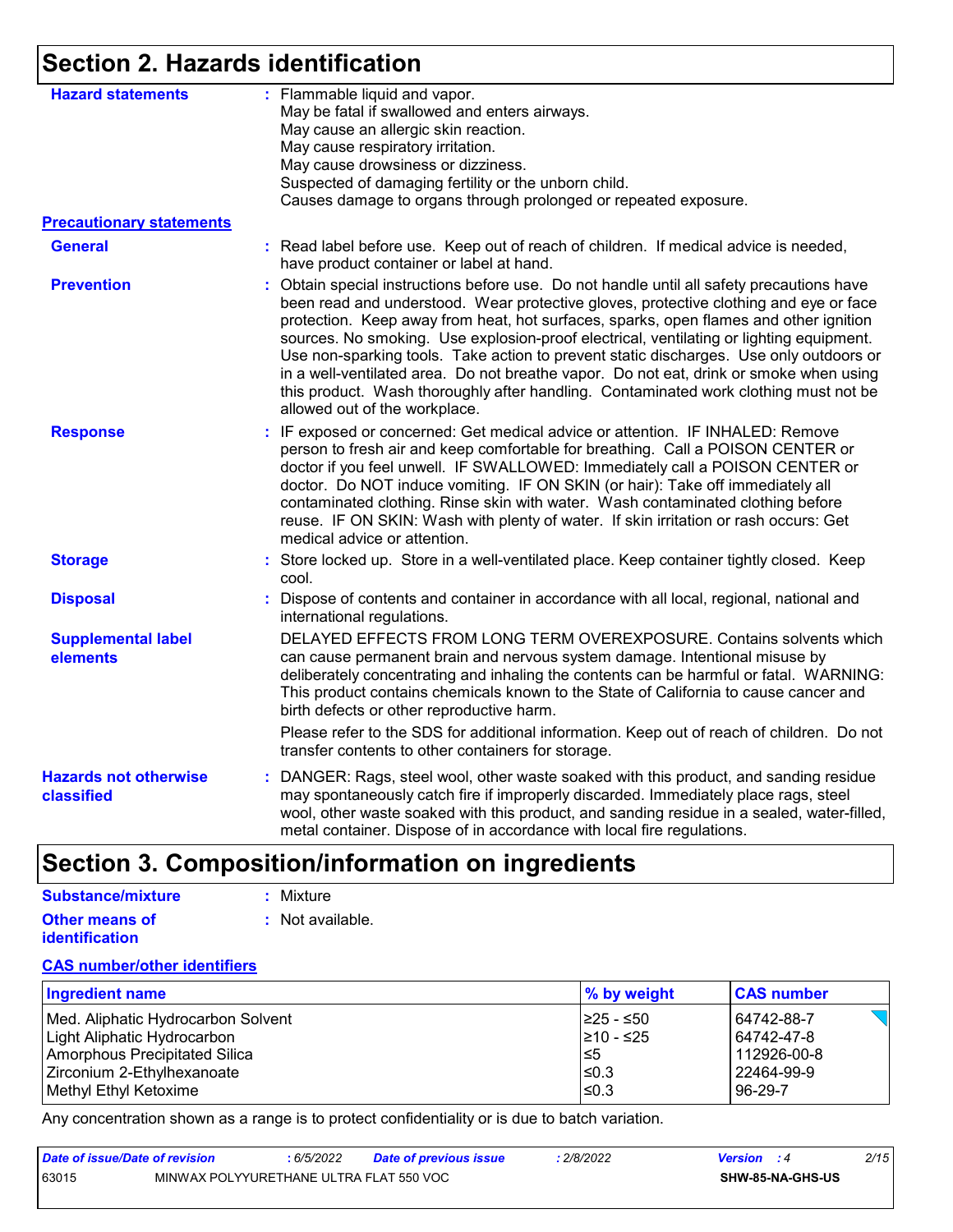### **Section 3. Composition/information on ingredients**

**There are no additional ingredients present which, within the current knowledge of the supplier and in the concentrations applicable, are classified and hence require reporting in this section.**

**Occupational exposure limits, if available, are listed in Section 8.**

### **Section 4. First aid measures**

#### **Description of necessary first aid measures**

| <b>Eye contact</b>  | : Immediately flush eyes with plenty of water, occasionally lifting the upper and lower<br>eyelids. Check for and remove any contact lenses. Continue to rinse for at least 10<br>minutes. Get medical attention following exposure or if feeling unwell.                                                                                                                                                                                                                                                                                                                                                                                                                                                                                               |
|---------------------|---------------------------------------------------------------------------------------------------------------------------------------------------------------------------------------------------------------------------------------------------------------------------------------------------------------------------------------------------------------------------------------------------------------------------------------------------------------------------------------------------------------------------------------------------------------------------------------------------------------------------------------------------------------------------------------------------------------------------------------------------------|
| <b>Inhalation</b>   | : Remove victim to fresh air and keep at rest in a position comfortable for breathing. If it<br>is suspected that fumes are still present, the rescuer should wear an appropriate mask<br>or self-contained breathing apparatus. If not breathing, if breathing is irregular or if<br>respiratory arrest occurs, provide artificial respiration or oxygen by trained personnel. It<br>may be dangerous to the person providing aid to give mouth-to-mouth resuscitation.<br>Get medical attention. If necessary, call a poison center or physician. If unconscious,<br>place in recovery position and get medical attention immediately. Maintain an open<br>airway. Loosen tight clothing such as a collar, tie, belt or waistband.                    |
| <b>Skin contact</b> | : Wash with plenty of soap and water. Remove contaminated clothing and shoes. Wash<br>contaminated clothing thoroughly with water before removing it, or wear gloves.<br>Continue to rinse for at least 10 minutes. Get medical attention. In the event of any<br>complaints or symptoms, avoid further exposure. Wash clothing before reuse. Clean<br>shoes thoroughly before reuse.                                                                                                                                                                                                                                                                                                                                                                   |
| <b>Ingestion</b>    | : Get medical attention immediately. Call a poison center or physician. Wash out mouth<br>with water. Remove dentures if any. If material has been swallowed and the exposed<br>person is conscious, give small quantities of water to drink. Stop if the exposed person<br>feels sick as vomiting may be dangerous. Aspiration hazard if swallowed. Can enter<br>lungs and cause damage. Do not induce vomiting. If vomiting occurs, the head should<br>be kept low so that vomit does not enter the lungs. Never give anything by mouth to an<br>unconscious person. If unconscious, place in recovery position and get medical<br>attention immediately. Maintain an open airway. Loosen tight clothing such as a collar,<br>tie, belt or waistband. |

|                                       | <b>Most important symptoms/effects, acute and delayed</b>                                                                                                                                                                                                               |
|---------------------------------------|-------------------------------------------------------------------------------------------------------------------------------------------------------------------------------------------------------------------------------------------------------------------------|
| <b>Potential acute health effects</b> |                                                                                                                                                                                                                                                                         |
| <b>Eye contact</b>                    | : No known significant effects or critical hazards.                                                                                                                                                                                                                     |
| <b>Inhalation</b>                     | : Can cause central nervous system (CNS) depression. May cause drowsiness or<br>dizziness. May cause respiratory irritation.                                                                                                                                            |
| <b>Skin contact</b>                   | : May cause an allergic skin reaction.                                                                                                                                                                                                                                  |
| <b>Ingestion</b>                      | : Can cause central nervous system (CNS) depression. May be fatal if swallowed and<br>enters airways.                                                                                                                                                                   |
| <b>Over-exposure signs/symptoms</b>   |                                                                                                                                                                                                                                                                         |
| <b>Eye contact</b>                    | : No specific data.                                                                                                                                                                                                                                                     |
| <b>Inhalation</b>                     | : Adverse symptoms may include the following:<br>respiratory tract irritation<br>coughing<br>nausea or vomiting<br>headache<br>drowsiness/fatigue<br>dizziness/vertigo<br>unconsciousness<br>reduced fetal weight<br>increase in fetal deaths<br>skeletal malformations |
| Date of issue/Date of revision        | 3/15<br>: 2/8/2022<br>: 6/5/2022<br><b>Date of previous issue</b><br><b>Version</b> : 4                                                                                                                                                                                 |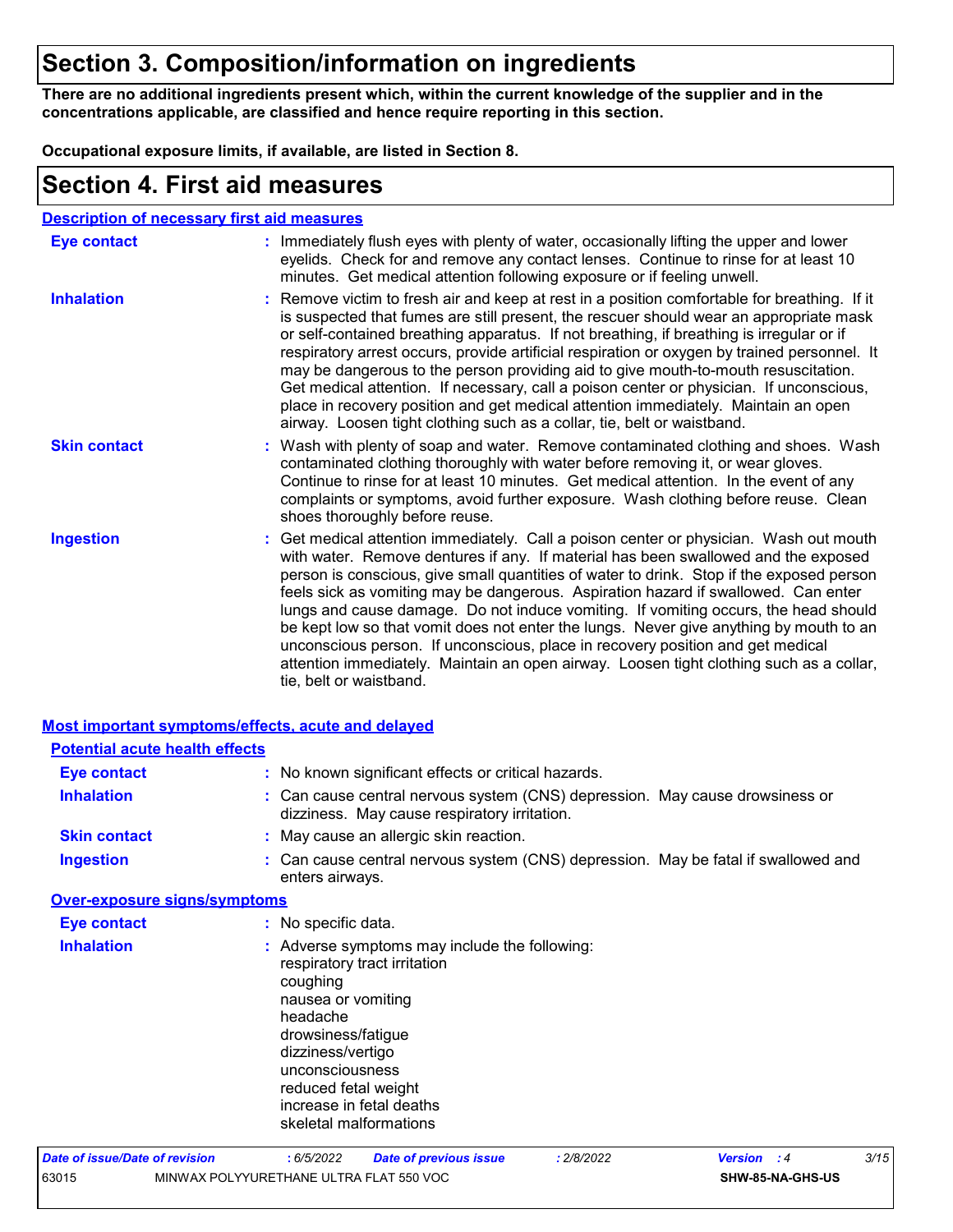### **Section 4. First aid measures**

| <b>Skin contact</b>               | : Adverse symptoms may include the following:<br>irritation<br>redness<br>reduced fetal weight<br>increase in fetal deaths<br>skeletal malformations                                                                                                                                                                                                                                                            |
|-----------------------------------|-----------------------------------------------------------------------------------------------------------------------------------------------------------------------------------------------------------------------------------------------------------------------------------------------------------------------------------------------------------------------------------------------------------------|
| <b>Ingestion</b>                  | : Adverse symptoms may include the following:<br>nausea or vomiting<br>reduced fetal weight<br>increase in fetal deaths<br>skeletal malformations<br><u>Indication of immediate medical attention and special treatment needed, if necessary</u>                                                                                                                                                                |
|                                   |                                                                                                                                                                                                                                                                                                                                                                                                                 |
| Notes to physician                | : Treat symptomatically. Contact poison treatment specialist immediately if large<br>quantities have been ingested or inhaled.                                                                                                                                                                                                                                                                                  |
| <b>Specific treatments</b>        | : No specific treatment.                                                                                                                                                                                                                                                                                                                                                                                        |
| <b>Protection of first-aiders</b> | : No action shall be taken involving any personal risk or without suitable training. If it is<br>suspected that fumes are still present, the rescuer should wear an appropriate mask or<br>self-contained breathing apparatus. It may be dangerous to the person providing aid to<br>give mouth-to-mouth resuscitation. Wash contaminated clothing thoroughly with water<br>before removing it, or wear gloves. |

**See toxicological information (Section 11)**

### **Section 5. Fire-fighting measures**

| <b>Extinguishing media</b>                               |                                                                                                                                                                                                                                                                                                                                                                                                                          |
|----------------------------------------------------------|--------------------------------------------------------------------------------------------------------------------------------------------------------------------------------------------------------------------------------------------------------------------------------------------------------------------------------------------------------------------------------------------------------------------------|
| <b>Suitable extinguishing</b><br>media                   | : Use dry chemical, $CO2$ , water spray (fog) or foam.                                                                                                                                                                                                                                                                                                                                                                   |
| <b>Unsuitable extinguishing</b><br>media                 | : Do not use water jet.                                                                                                                                                                                                                                                                                                                                                                                                  |
| <b>Specific hazards arising</b><br>from the chemical     | : Flammable liquid and vapor. Runoff to sewer may create fire or explosion hazard. In a<br>fire or if heated, a pressure increase will occur and the container may burst, with the risk<br>of a subsequent explosion. The vapor/gas is heavier than air and will spread along the<br>ground. Vapors may accumulate in low or confined areas or travel a considerable<br>distance to a source of ignition and flash back. |
| <b>Hazardous thermal</b><br>decomposition products       | Decomposition products may include the following materials:<br>carbon dioxide<br>carbon monoxide<br>metal oxide/oxides                                                                                                                                                                                                                                                                                                   |
| <b>Special protective actions</b><br>for fire-fighters   | : Promptly isolate the scene by removing all persons from the vicinity of the incident if<br>there is a fire. No action shall be taken involving any personal risk or without suitable<br>training. Move containers from fire area if this can be done without risk. Use water<br>spray to keep fire-exposed containers cool.                                                                                            |
| <b>Special protective</b><br>equipment for fire-fighters | Fire-fighters should wear appropriate protective equipment and self-contained breathing<br>apparatus (SCBA) with a full face-piece operated in positive pressure mode.                                                                                                                                                                                                                                                   |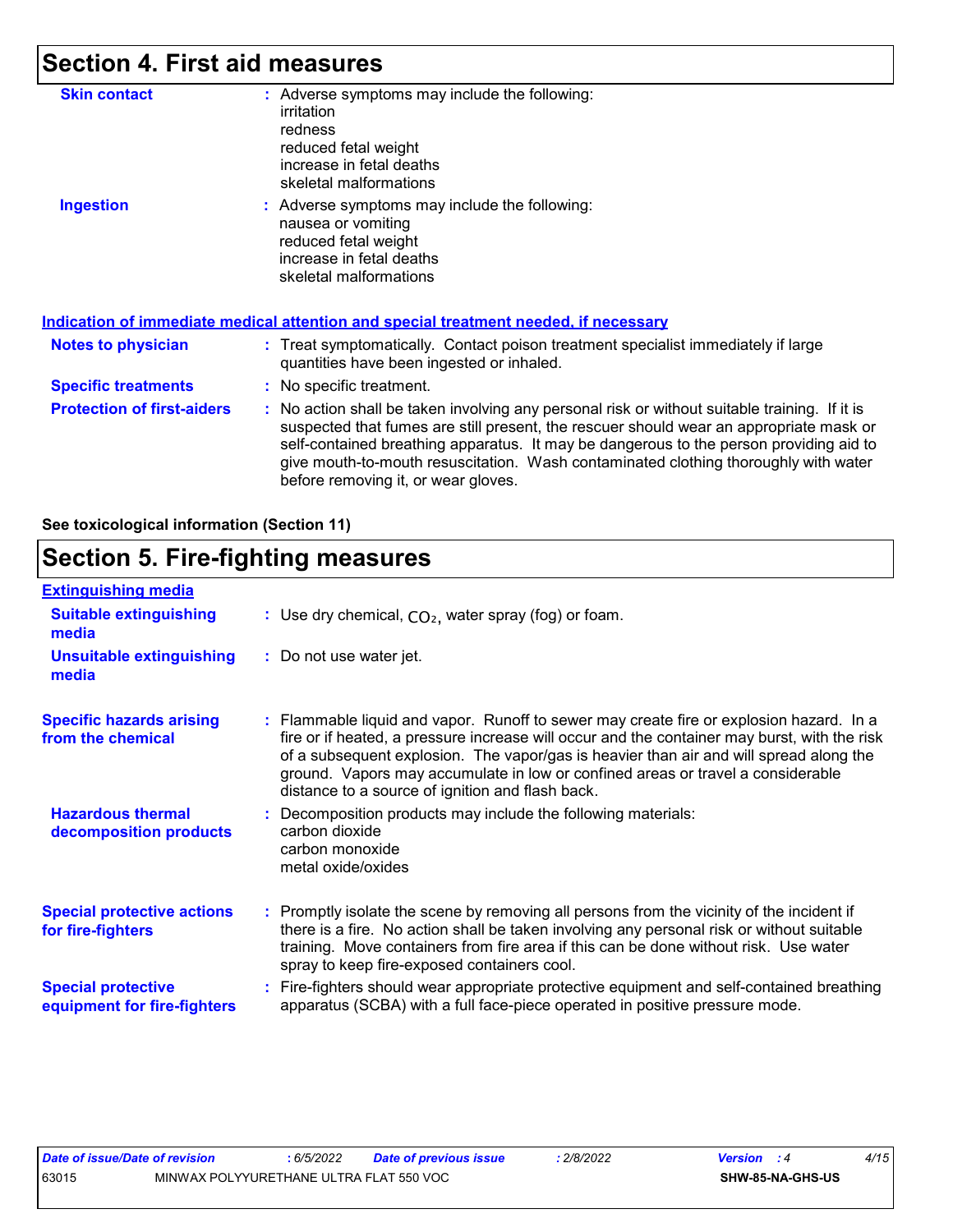### **Section 6. Accidental release measures**

| <b>Personal precautions, protective equipment and emergency procedures</b>                                                                                                                                                                                                                                                                                                                                                                                                                                                                                                                                                                                                                                         |
|--------------------------------------------------------------------------------------------------------------------------------------------------------------------------------------------------------------------------------------------------------------------------------------------------------------------------------------------------------------------------------------------------------------------------------------------------------------------------------------------------------------------------------------------------------------------------------------------------------------------------------------------------------------------------------------------------------------------|
| : No action shall be taken involving any personal risk or without suitable training.<br>Evacuate surrounding areas. Keep unnecessary and unprotected personnel from<br>entering. Do not touch or walk through spilled material. Shut off all ignition sources.<br>No flares, smoking or flames in hazard area. Avoid breathing vapor or mist. Provide<br>adequate ventilation. Wear appropriate respirator when ventilation is inadequate. Put<br>on appropriate personal protective equipment.                                                                                                                                                                                                                    |
| For emergency responders : If specialized clothing is required to deal with the spillage, take note of any information in<br>Section 8 on suitable and unsuitable materials. See also the information in "For non-<br>emergency personnel".                                                                                                                                                                                                                                                                                                                                                                                                                                                                        |
| : Avoid dispersal of spilled material and runoff and contact with soil, waterways, drains<br>and sewers. Inform the relevant authorities if the product has caused environmental<br>pollution (sewers, waterways, soil or air).                                                                                                                                                                                                                                                                                                                                                                                                                                                                                    |
| Methods and materials for containment and cleaning up                                                                                                                                                                                                                                                                                                                                                                                                                                                                                                                                                                                                                                                              |
| : Stop leak if without risk. Move containers from spill area. Use spark-proof tools and<br>explosion-proof equipment. Dilute with water and mop up if water-soluble. Alternatively,<br>or if water-insoluble, absorb with an inert dry material and place in an appropriate waste<br>disposal container. Dispose of via a licensed waste disposal contractor.                                                                                                                                                                                                                                                                                                                                                      |
| : Stop leak if without risk. Move containers from spill area. Use spark-proof tools and<br>explosion-proof equipment. Approach release from upwind. Prevent entry into sewers,<br>water courses, basements or confined areas. Wash spillages into an effluent treatment<br>plant or proceed as follows. Contain and collect spillage with non-combustible,<br>absorbent material e.g. sand, earth, vermiculite or diatomaceous earth and place in<br>container for disposal according to local regulations (see Section 13). Dispose of via a<br>licensed waste disposal contractor. Contaminated absorbent material may pose the<br>same hazard as the spilled product. Note: see Section 1 for emergency contact |
|                                                                                                                                                                                                                                                                                                                                                                                                                                                                                                                                                                                                                                                                                                                    |

## **Section 7. Handling and storage**

#### **Precautions for safe handling**

| <b>Protective measures</b>                       | : Put on appropriate personal protective equipment (see Section 8). Persons with a<br>history of skin sensitization problems should not be employed in any process in which<br>this product is used. Avoid exposure - obtain special instructions before use. Avoid<br>exposure during pregnancy. Do not handle until all safety precautions have been read<br>and understood. Do not get in eyes or on skin or clothing. Do not breathe vapor or mist.<br>Do not swallow. Use only with adequate ventilation. Wear appropriate respirator when<br>ventilation is inadequate. Do not enter storage areas and confined spaces unless<br>adequately ventilated. Keep in the original container or an approved alternative made<br>from a compatible material, kept tightly closed when not in use. Store and use away<br>from heat, sparks, open flame or any other ignition source. Use explosion-proof<br>electrical (ventilating, lighting and material handling) equipment. Use only non-sparking<br>tools. Take precautionary measures against electrostatic discharges. Empty containers<br>retain product residue and can be hazardous. Do not reuse container. |
|--------------------------------------------------|----------------------------------------------------------------------------------------------------------------------------------------------------------------------------------------------------------------------------------------------------------------------------------------------------------------------------------------------------------------------------------------------------------------------------------------------------------------------------------------------------------------------------------------------------------------------------------------------------------------------------------------------------------------------------------------------------------------------------------------------------------------------------------------------------------------------------------------------------------------------------------------------------------------------------------------------------------------------------------------------------------------------------------------------------------------------------------------------------------------------------------------------------------------------|
| <b>Advice on general</b><br>occupational hygiene | : Eating, drinking and smoking should be prohibited in areas where this material is<br>handled, stored and processed. Workers should wash hands and face before eating,<br>drinking and smoking. Remove contaminated clothing and protective equipment before                                                                                                                                                                                                                                                                                                                                                                                                                                                                                                                                                                                                                                                                                                                                                                                                                                                                                                        |

measures.

entering eating areas. See also Section 8 for additional information on hygiene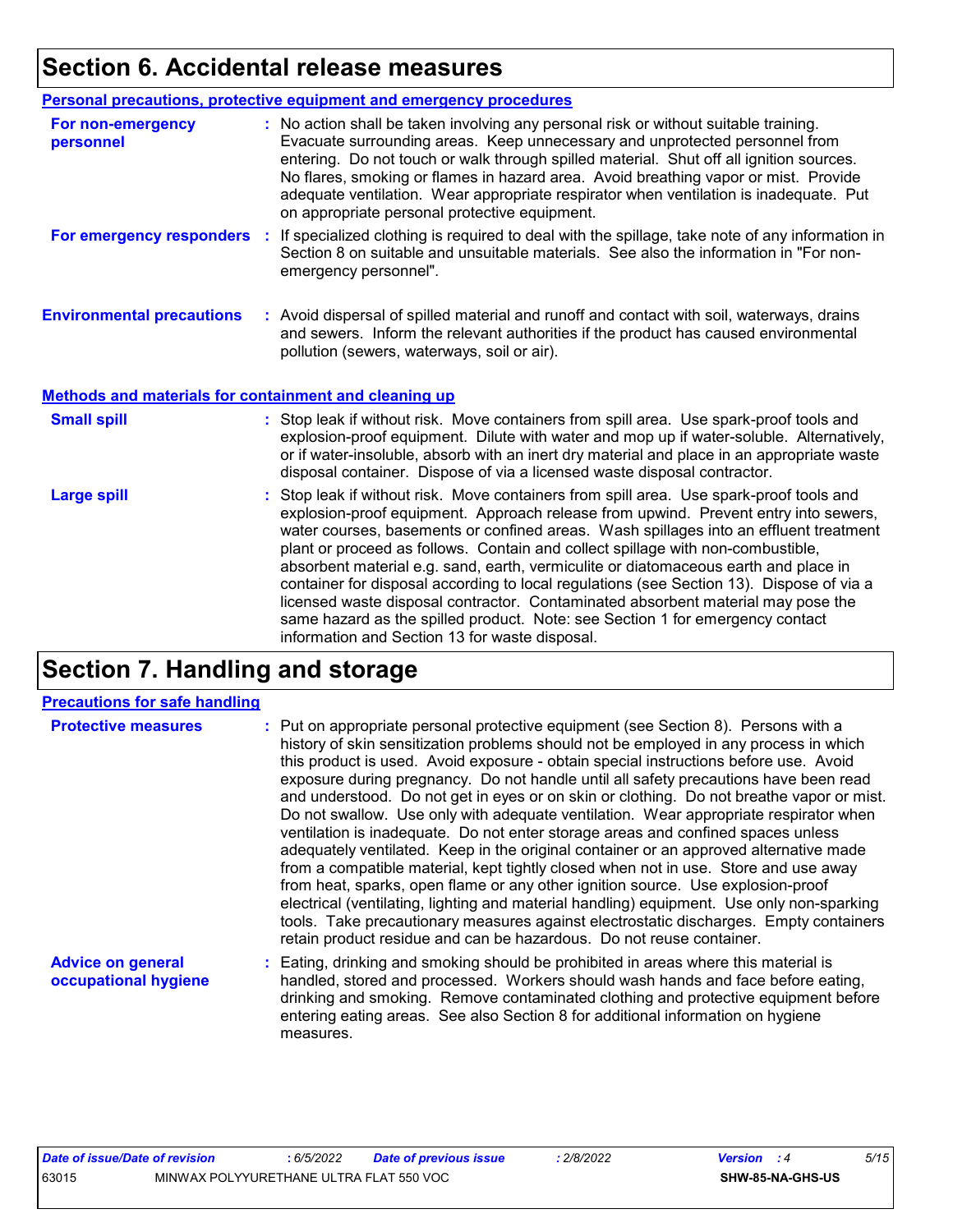# **Section 7. Handling and storage**

| <b>Conditions for safe storage,</b> | : Store in accordance with local regulations. Store in a segregated and approved area.        |
|-------------------------------------|-----------------------------------------------------------------------------------------------|
| including any                       | Store in original container protected from direct sunlight in a dry, cool and well-ventilated |
| <b>incompatibilities</b>            | area, away from incompatible materials (see Section 10) and food and drink. Store             |
|                                     | locked up. Eliminate all ignition sources. Separate from oxidizing materials. Keep            |
|                                     | container tightly closed and sealed until ready for use. Containers that have been            |
|                                     | opened must be carefully resealed and kept upright to prevent leakage. Do not store in        |
|                                     | unlabeled containers. Use appropriate containment to avoid environmental                      |
|                                     | contamination. See Section 10 for incompatible materials before handling or use.              |

# **Section 8. Exposure controls/personal protection**

#### **Control parameters**

**Occupational exposure limits (OSHA United States)**

| <b>Ingredient name</b>               | CAS#        | <b>Exposure limits</b>                                                                                                                                                                                                                                                                                                                                              |
|--------------------------------------|-------------|---------------------------------------------------------------------------------------------------------------------------------------------------------------------------------------------------------------------------------------------------------------------------------------------------------------------------------------------------------------------|
| Med. Aliphatic Hydrocarbon Solvent   | 64742-88-7  | OSHA PEL (United States, 5/2018).<br>TWA: 100 ppm 8 hours.<br>TWA: 400 mg/m <sup>3</sup> 8 hours.                                                                                                                                                                                                                                                                   |
| Light Aliphatic Hydrocarbon          | 64742-47-8  | ACGIH TLV (United States, 1/2021).<br>Absorbed through skin.<br>TWA: 200 mg/m <sup>3</sup> , (as total hydrocarbon<br>vapor) 8 hours.                                                                                                                                                                                                                               |
| <b>Amorphous Precipitated Silica</b> | 112926-00-8 | NIOSH REL (United States, 10/2020).<br>TWA: 6 mg/m <sup>3</sup> 10 hours.                                                                                                                                                                                                                                                                                           |
| Zirconium 2-Ethylhexanoate           | 22464-99-9  | ACGIH TLV (United States, 1/2021).<br>TWA: $5 \text{ mg/m}^3$ , (as Zr) 8 hours.<br>STEL: 10 mg/m <sup>3</sup> , (as Zr) 15 minutes.<br>NIOSH REL (United States, 10/2020).<br>TWA: 5 mg/m <sup>3</sup> , (as Zr) 10 hours.<br>STEL: 10 mg/m <sup>3</sup> , (as Zr) 15 minutes.<br>OSHA PEL (United States, 5/2018).<br>TWA: 5 mg/m <sup>3</sup> , (as Zr) 8 hours. |
| Methyl Ethyl Ketoxime                | 96-29-7     | OARS WEEL (United States, 1/2021). Skin<br>sensitizer.<br>TWA: 10 ppm 8 hours.                                                                                                                                                                                                                                                                                      |

#### **Occupational exposure limits (Canada)**

| <b>Ingredient name</b>                                                                           | CAS#                          | <b>Exposure limits</b>                                                                                                                                                                                                                                                                                                                                                                                                                                          |
|--------------------------------------------------------------------------------------------------|-------------------------------|-----------------------------------------------------------------------------------------------------------------------------------------------------------------------------------------------------------------------------------------------------------------------------------------------------------------------------------------------------------------------------------------------------------------------------------------------------------------|
| Medium aliphatic solvent naphtha (petroleum) C9-C12                                              | 64742-88-7                    | CA Ontario Provincial (Canada, 6/2019).<br>TWA: $525$ mg/m <sup>3</sup> 8 hours.                                                                                                                                                                                                                                                                                                                                                                                |
| Petroleum refining, hydrotreated light distillate                                                | 64742-47-8                    | <b>CA British Columbia Provincial (Canada,</b><br>6/2021). Absorbed through skin.<br>TWA: 200 mg/m <sup>3</sup> , (as total hydrocarbon<br>vapour) 8 hours.<br>CA Alberta Provincial (Canada, 6/2018).<br>Absorbed through skin.<br>8 hrs OEL: 200 mg/m <sup>3</sup> , (as total hydrocarbon<br>vapour) 8 hours.<br>CA Ontario Provincial (Canada, 6/2019).<br>Absorbed through skin.<br>TWA: 200 mg/m <sup>3</sup> , (as total hydrocarbon<br>vapour) 8 hours. |
| Zirconium 2-Ethylhexanoate                                                                       | 22464-99-9                    | CA Alberta Provincial (Canada, 6/2018).<br>8 hrs OEL: 5 mg/m <sup>3</sup> , (as Zr) 8 hours.<br>15 min OEL: 10 mg/m <sup>3</sup> , (as Zr) 15 minutes.<br><b>CA British Columbia Provincial (Canada,</b><br>$6/2021$ ).                                                                                                                                                                                                                                         |
| Date of issue/Date of revision<br>: 6/5/2022<br>63015<br>MINWAX POLYYURETHANE ULTRA FLAT 550 VOC | <b>Date of previous issue</b> | 6/15<br>: 2/8/2022<br><b>Version</b> : 4<br>SHW-85-NA-GHS-US                                                                                                                                                                                                                                                                                                                                                                                                    |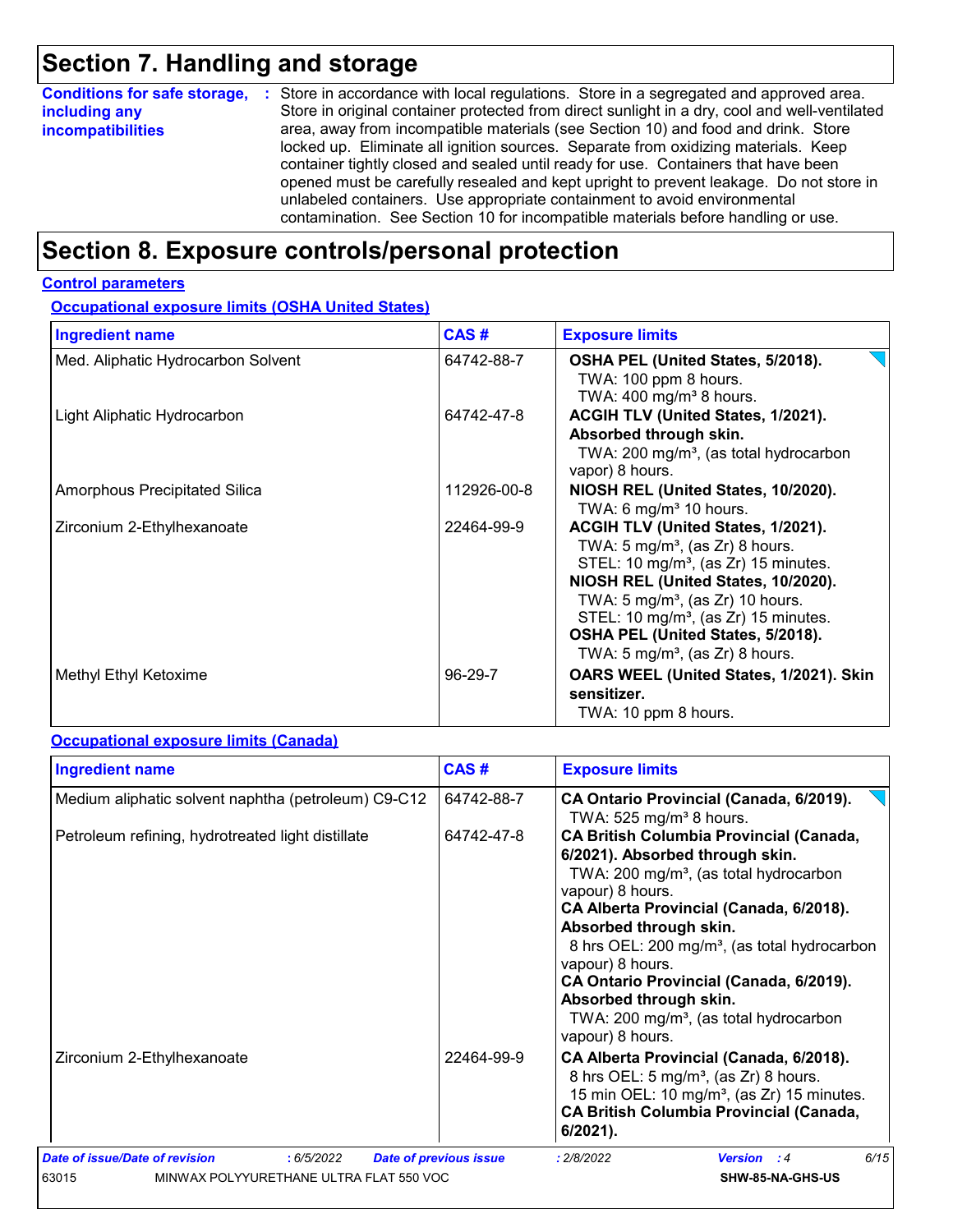# **Section 8. Exposure controls/personal protection**

|                       |         | TWA: $5 \text{ mg/m}^3$ , (as Zr) 8 hours.<br>STEL: 10 mg/m <sup>3</sup> , (as Zr) 15 minutes.<br>CA Quebec Provincial (Canada, 6/2021).<br>TWAEV: $5 \text{ mg/m}^3$ , (as Zr) 8 hours.<br>STEV: 10 mg/m <sup>3</sup> , (as Zr) 15 minutes.<br>CA Ontario Provincial (Canada, 6/2019).<br>STEL: 10 mg/m <sup>3</sup> , (as Zr) 15 minutes.<br>TWA: $5 \text{ mg/m}^3$ , (as Zr) 8 hours. |
|-----------------------|---------|-------------------------------------------------------------------------------------------------------------------------------------------------------------------------------------------------------------------------------------------------------------------------------------------------------------------------------------------------------------------------------------------|
| Methyl Ethyl Ketoxime | 96-29-7 | OARS WEEL (United States, 1/2021). Skin<br>sensitizer.<br>TWA: 10 ppm 8 hours.                                                                                                                                                                                                                                                                                                            |

**Occupational exposure limits (Mexico)**

|                             | CAS#       | <b>Exposure limits</b>                                                                                                                       |
|-----------------------------|------------|----------------------------------------------------------------------------------------------------------------------------------------------|
| Light Aliphatic Hydrocarbon | 64742-47-8 | <b>ACGIH TLV (United States, 1/2021).</b><br>Absorbed through skin.<br>TWA: 200 mg/m <sup>3</sup> , (as total hydrocarbon<br>vapor) 8 hours. |
| Zirconium 2-Ethylhexanoate  | 22464-99-9 | NOM-010-STPS-2014 (Mexico, 4/2016).<br>TWA: $5 \text{ mg/m}^3$ , (as Zr) 8 hours.<br>STEL: 10 mg/m <sup>3</sup> , (as Zr) 15 minutes.        |

| <b>Appropriate engineering</b><br><b>controls</b> | : Use only with adequate ventilation. Use process enclosures, local exhaust ventilation or<br>other engineering controls to keep worker exposure to airborne contaminants below any<br>recommended or statutory limits. The engineering controls also need to keep gas,<br>vapor or dust concentrations below any lower explosive limits. Use explosion-proof<br>ventilation equipment.                                                                                                                                                                                                                              |
|---------------------------------------------------|----------------------------------------------------------------------------------------------------------------------------------------------------------------------------------------------------------------------------------------------------------------------------------------------------------------------------------------------------------------------------------------------------------------------------------------------------------------------------------------------------------------------------------------------------------------------------------------------------------------------|
| <b>Environmental exposure</b><br>controls         | Emissions from ventilation or work process equipment should be checked to ensure<br>they comply with the requirements of environmental protection legislation. In some<br>cases, fume scrubbers, filters or engineering modifications to the process equipment<br>will be necessary to reduce emissions to acceptable levels.                                                                                                                                                                                                                                                                                        |
| <b>Individual protection measures</b>             |                                                                                                                                                                                                                                                                                                                                                                                                                                                                                                                                                                                                                      |
| <b>Hygiene measures</b>                           | Wash hands, forearms and face thoroughly after handling chemical products, before<br>eating, smoking and using the lavatory and at the end of the working period.<br>Appropriate techniques should be used to remove potentially contaminated clothing.<br>Contaminated work clothing should not be allowed out of the workplace. Wash<br>contaminated clothing before reusing. Ensure that eyewash stations and safety<br>showers are close to the workstation location.                                                                                                                                            |
| <b>Eye/face protection</b>                        | Safety eyewear complying with an approved standard should be used when a risk<br>assessment indicates this is necessary to avoid exposure to liquid splashes, mists,<br>gases or dusts. If contact is possible, the following protection should be worn, unless<br>the assessment indicates a higher degree of protection: safety glasses with side-<br>shields.                                                                                                                                                                                                                                                     |
| <b>Skin protection</b>                            |                                                                                                                                                                                                                                                                                                                                                                                                                                                                                                                                                                                                                      |
| <b>Hand protection</b>                            | Chemical-resistant, impervious gloves complying with an approved standard should be<br>worn at all times when handling chemical products if a risk assessment indicates this is<br>necessary. Considering the parameters specified by the glove manufacturer, check<br>during use that the gloves are still retaining their protective properties. It should be<br>noted that the time to breakthrough for any glove material may be different for different<br>glove manufacturers. In the case of mixtures, consisting of several substances, the<br>protection time of the gloves cannot be accurately estimated. |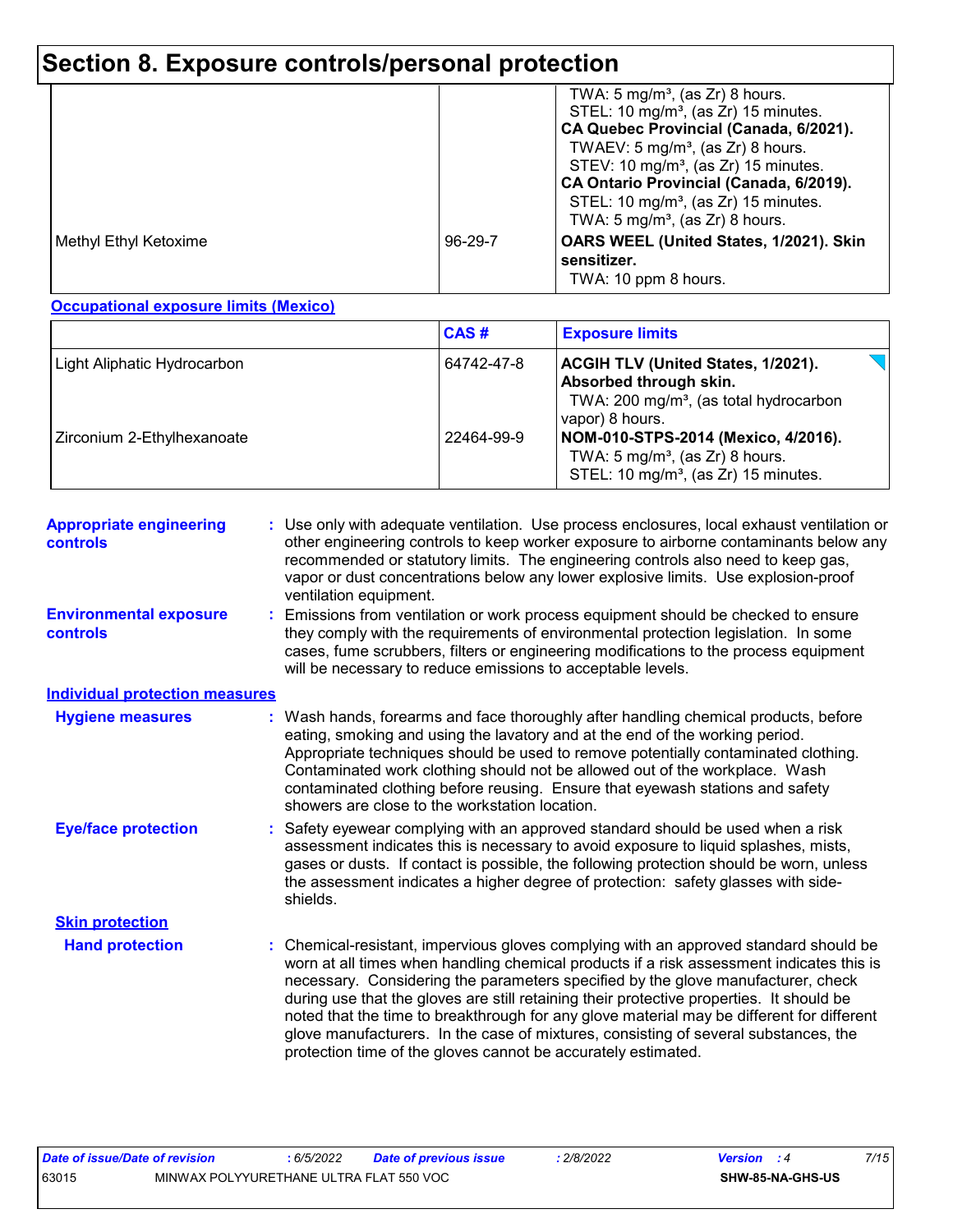### **Section 8. Exposure controls/personal protection**

| <b>Body protection</b>        | : Personal protective equipment for the body should be selected based on the task being<br>performed and the risks involved and should be approved by a specialist before<br>handling this product. When there is a risk of ignition from static electricity, wear anti-<br>static protective clothing. For the greatest protection from static discharges, clothing<br>should include anti-static overalls, boots and gloves. |
|-------------------------------|--------------------------------------------------------------------------------------------------------------------------------------------------------------------------------------------------------------------------------------------------------------------------------------------------------------------------------------------------------------------------------------------------------------------------------|
| <b>Other skin protection</b>  | : Appropriate footwear and any additional skin protection measures should be selected<br>based on the task being performed and the risks involved and should be approved by a<br>specialist before handling this product.                                                                                                                                                                                                      |
| <b>Respiratory protection</b> | : Based on the hazard and potential for exposure, select a respirator that meets the<br>appropriate standard or certification. Respirators must be used according to a<br>respiratory protection program to ensure proper fitting, training, and other important<br>aspects of use.                                                                                                                                            |

# **Section 9. Physical and chemical properties**

The conditions of measurement of all properties are at standard temperature and pressure unless otherwise indicated.

| <b>Appearance</b>                                                 |                                                                |
|-------------------------------------------------------------------|----------------------------------------------------------------|
| <b>Physical state</b>                                             | $:$ Liquid.                                                    |
| <b>Color</b>                                                      | Not available.                                                 |
| Odor                                                              | : Not available.                                               |
| <b>Odor threshold</b>                                             | Not available.                                                 |
| рH                                                                | Not applicable.                                                |
| <b>Melting point/freezing point</b>                               | : Not available.                                               |
| <b>Boiling point, initial boiling</b><br>point, and boiling range | : $148^{\circ}$ C (298.4 $^{\circ}$ F)                         |
| <b>Flash point</b>                                                | : Closed cup: 38°C (100.4°F) [Pensky-Martens Closed Cup]       |
| <b>Evaporation rate</b>                                           | $0.13$ (butyl acetate = 1)                                     |
| <b>Flammability</b>                                               | Not available.                                                 |
| Lower and upper explosion<br>limit/flammability limit             | $:$ Lower: 1%<br>Upper: 6%                                     |
| <b>Vapor pressure</b>                                             | $: 0.17$ kPa (1.27 mm Hg)                                      |
| <b>Relative vapor density</b>                                     | : $5$ [Air = 1]                                                |
| <b>Relative density</b>                                           | : 0.87                                                         |
| <b>Solubility</b>                                                 | Not available.                                                 |
| <b>Partition coefficient: n-</b><br>octanol/water                 | : Not applicable.                                              |
| <b>Auto-ignition temperature</b>                                  | : Not available.                                               |
| <b>Decomposition temperature</b>                                  | : Not available.                                               |
| <b>Viscosity</b>                                                  | Kinematic (40°C (104°F)): <20.5 mm <sup>2</sup> /s (<20.5 cSt) |
| <b>Molecular weight</b>                                           | Not applicable.                                                |
| <b>Aerosol product</b>                                            |                                                                |
| <b>Heat of combustion</b>                                         | : $24.959$ kJ/g                                                |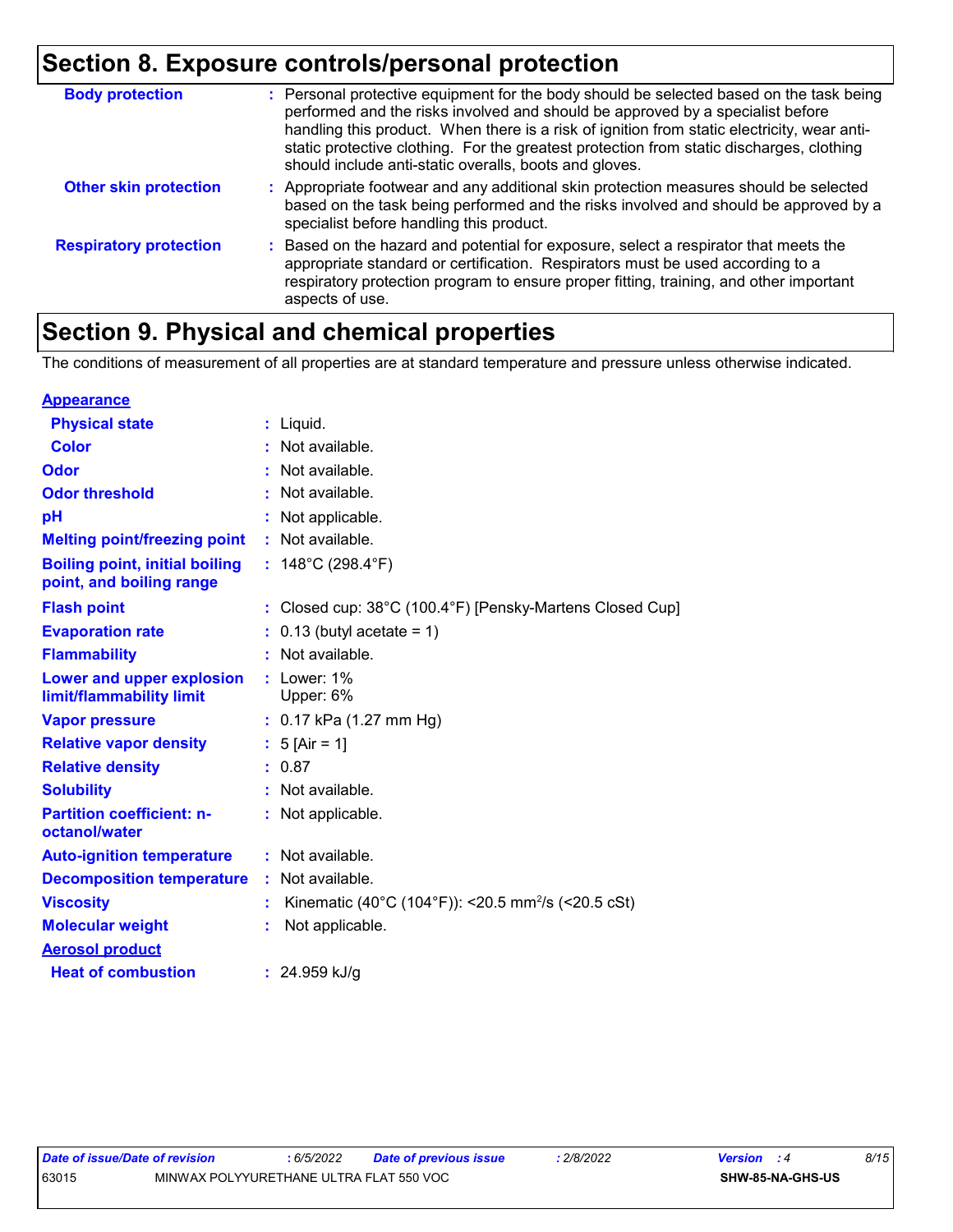### **Section 10. Stability and reactivity**

| <b>Reactivity</b>                                   | : No specific test data related to reactivity available for this product or its ingredients.                                                                                                                                             |
|-----------------------------------------------------|------------------------------------------------------------------------------------------------------------------------------------------------------------------------------------------------------------------------------------------|
| <b>Chemical stability</b>                           | : The product is stable.                                                                                                                                                                                                                 |
| <b>Possibility of hazardous</b><br><b>reactions</b> | : Under normal conditions of storage and use, hazardous reactions will not occur.                                                                                                                                                        |
| <b>Conditions to avoid</b>                          | Avoid all possible sources of ignition (spark or flame). Do not pressurize, cut, weld,<br>braze, solder, drill, grind or expose containers to heat or sources of ignition. Do not<br>allow vapor to accumulate in low or confined areas. |
| <b>Incompatible materials</b>                       | $\therefore$ Reactive or incompatible with the following materials:<br>oxidizing materials                                                                                                                                               |
| <b>Hazardous decomposition</b><br>products          | : Under normal conditions of storage and use, hazardous decomposition products should<br>not be produced.                                                                                                                                |

### **Section 11. Toxicological information**

#### **Information on toxicological effects**

**Acute toxicity**

| <b>Product/ingredient name</b>                      | <b>Result</b>                                   | <b>Species</b>       | <b>Dose</b>                               | <b>Exposure</b> |
|-----------------------------------------------------|-------------------------------------------------|----------------------|-------------------------------------------|-----------------|
| Zirconium 2-Ethylhexanoate<br>Methyl Ethyl Ketoxime | <b>ILD50 Dermal</b><br>ILD50 Oral<br>ILD50 Oral | Rabbit<br>Rat<br>Rat | $>5$ g/kg<br>$\geq 5$ g/kg<br>$930$ mg/kg |                 |

#### **Irritation/Corrosion**

| <b>Product/ingredient name</b> | <b>Result</b>           | <b>Species</b> | <b>Score</b> | <b>Exposure</b> | <b>Observation</b> |
|--------------------------------|-------------------------|----------------|--------------|-----------------|--------------------|
| Methyl Ethyl Ketoxime          | IEves - Severe irritant | Rabbit         |              | 100 uL          |                    |

#### **Sensitization**

Not available.

#### **Mutagenicity**

Not available.

#### **Carcinogenicity**

Not available.

#### **Classification**

| <b>Product/ingredient name</b>   | <b>OSHA</b> | <b>IARC</b> | <b>NTP</b> |
|----------------------------------|-------------|-------------|------------|
| Amorphous Precipitated<br>Silica |             |             |            |

#### **Reproductive toxicity**

Not available.

#### **Teratogenicity**

Not available.

#### **Specific target organ toxicity (single exposure)**

| Date of issue/Date of revision |                                         | 6/5/2022 | <b>Date of previous issue</b> | 2/8/2022 | <b>Version</b> : 4 |                         | 9/15 |  |
|--------------------------------|-----------------------------------------|----------|-------------------------------|----------|--------------------|-------------------------|------|--|
| 63015                          | MINWAX POLYYURETHANE ULTRA FLAT 550 VOC |          |                               |          |                    | <b>SHW-85-NA-GHS-US</b> |      |  |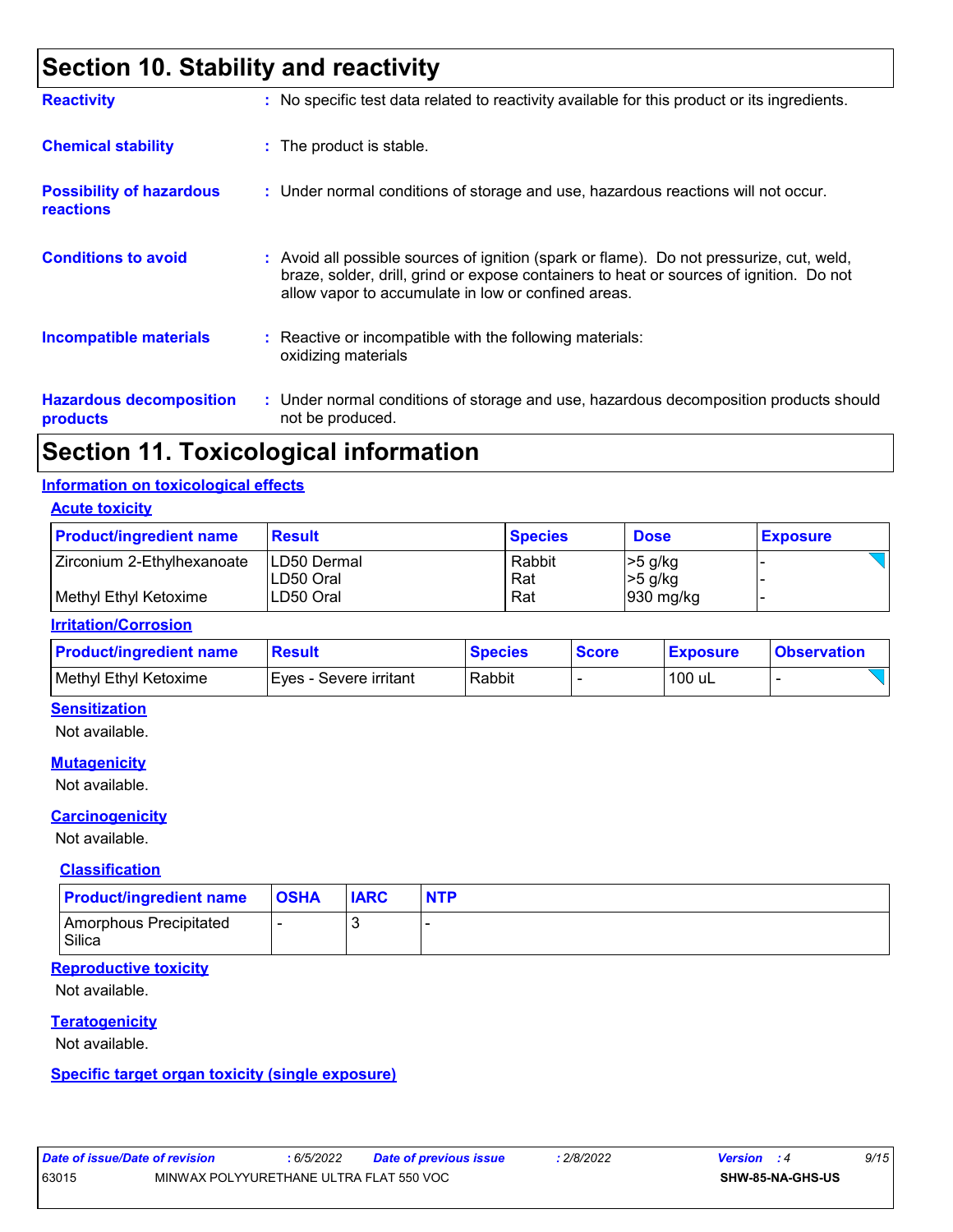# **Section 11. Toxicological information**

| <b>Name</b>                        | <b>Category</b> | <b>Route of</b><br>exposure | <b>Target organs</b>                          |
|------------------------------------|-----------------|-----------------------------|-----------------------------------------------|
| Med. Aliphatic Hydrocarbon Solvent | Category 3      |                             | Respiratory tract<br><b>l</b> irritation      |
|                                    | Category 3      |                             | l Narcotic effects                            |
| Light Aliphatic Hydrocarbon        | Category 3      |                             | <b>Respiratory tract</b><br><b>irritation</b> |
|                                    | Category 3      |                             | l Narcotic effects                            |
| Methyl Ethyl Ketoxime              | Category 1      |                             | upper respiratory<br>l tract                  |
|                                    | Category 3      |                             | l Narcotic effects                            |

#### **Specific target organ toxicity (repeated exposure)**

| <b>Name</b>                        | <b>Category</b> | <b>Route of</b><br>exposure | <b>Target organs</b> |
|------------------------------------|-----------------|-----------------------------|----------------------|
| Med. Aliphatic Hydrocarbon Solvent | Category 1      |                             |                      |
| Light Aliphatic Hydrocarbon_       | Category 2      |                             |                      |
| Methyl Ethyl Ketoxime              | Category 2      |                             | I blood svstem       |

#### **Aspiration hazard**

| <b>Name</b>                        | ⊺Result                               |
|------------------------------------|---------------------------------------|
| Med. Aliphatic Hydrocarbon Solvent | <b>ASPIRATION HAZARD - Category 1</b> |
| Light Aliphatic Hydrocarbon        | <b>ASPIRATION HAZARD - Category 1</b> |

#### **Information on the likely routes of exposure :** Not available.

#### **Potential acute health effects**

| <b>Eye contact</b>  | : No known significant effects or critical hazards.                                                                                                                                                                                                                     |
|---------------------|-------------------------------------------------------------------------------------------------------------------------------------------------------------------------------------------------------------------------------------------------------------------------|
| <b>Inhalation</b>   | : Can cause central nervous system (CNS) depression. May cause drowsiness or<br>dizziness. May cause respiratory irritation.                                                                                                                                            |
| <b>Skin contact</b> | : May cause an allergic skin reaction.                                                                                                                                                                                                                                  |
| <b>Ingestion</b>    | : Can cause central nervous system (CNS) depression. May be fatal if swallowed and<br>enters airways.                                                                                                                                                                   |
|                     | <b>Symptoms related to the physical, chemical and toxicological characteristics</b>                                                                                                                                                                                     |
| <b>Eye contact</b>  | : No specific data.                                                                                                                                                                                                                                                     |
| <b>Inhalation</b>   | : Adverse symptoms may include the following:<br>respiratory tract irritation<br>coughing<br>nausea or vomiting<br>headache<br>drowsiness/fatigue<br>dizziness/vertigo<br>unconsciousness<br>reduced fetal weight<br>increase in fetal deaths<br>skeletal malformations |
| <b>Skin contact</b> | : Adverse symptoms may include the following:<br>irritation<br>redness<br>reduced fetal weight<br>increase in fetal deaths<br>skeletal malformations                                                                                                                    |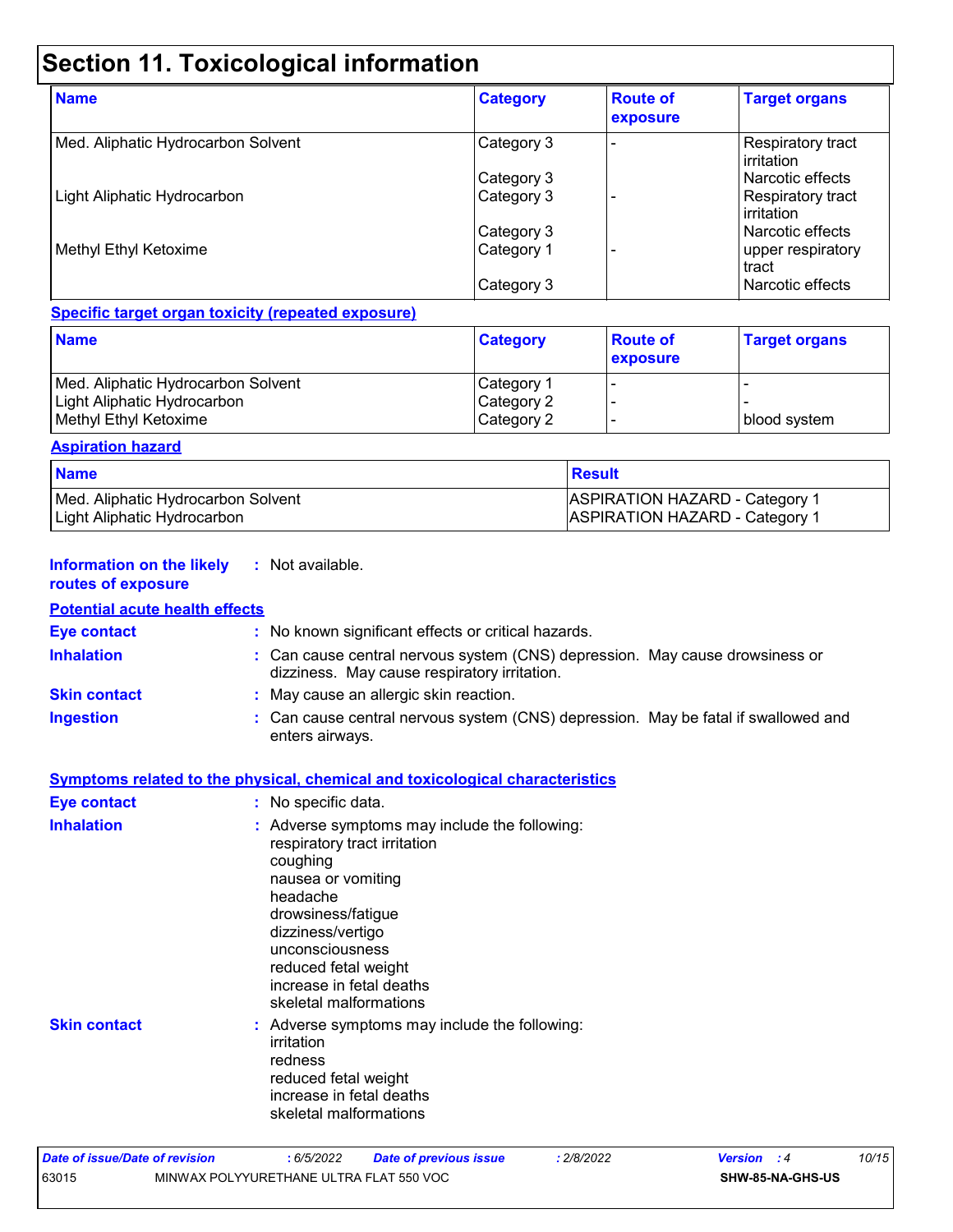# **Section 11. Toxicological information**

| <b>Ingestion</b>                             | : Adverse symptoms may include the following:<br>nausea or vomiting<br>reduced fetal weight<br>increase in fetal deaths<br>skeletal malformations                        |
|----------------------------------------------|--------------------------------------------------------------------------------------------------------------------------------------------------------------------------|
|                                              | Delayed and immediate effects and also chronic effects from short and long term exposure                                                                                 |
| <b>Short term exposure</b>                   |                                                                                                                                                                          |
| <b>Potential immediate</b><br><b>effects</b> | : Not available.                                                                                                                                                         |
| <b>Potential delayed effects</b>             | : Not available.                                                                                                                                                         |
| <b>Long term exposure</b>                    |                                                                                                                                                                          |
| <b>Potential immediate</b><br><b>effects</b> | $:$ Not available.                                                                                                                                                       |
| <b>Potential delayed effects</b>             | $:$ Not available.                                                                                                                                                       |
| <b>Potential chronic health effects</b>      |                                                                                                                                                                          |
| Not available.                               |                                                                                                                                                                          |
| <b>General</b>                               | : Causes damage to organs through prolonged or repeated exposure. Once sensitized, a<br>severe allergic reaction may occur when subsequently exposed to very low levels. |
| <b>Carcinogenicity</b>                       | : No known significant effects or critical hazards.                                                                                                                      |
| <b>Mutagenicity</b>                          | : No known significant effects or critical hazards.                                                                                                                      |
| <b>Teratogenicity</b>                        | : Suspected of damaging the unborn child.                                                                                                                                |
| <b>Developmental effects</b>                 | : No known significant effects or critical hazards.                                                                                                                      |
| <b>Fertility effects</b>                     | : No known significant effects or critical hazards.                                                                                                                      |
|                                              |                                                                                                                                                                          |

**Numerical measures of toxicity Acute toxicity estimates**

Not available.

# **Section 12. Ecological information**

#### **Toxicity**

| <b>Product/ingredient name</b> | <b>Result</b>                      | <b>Species</b>                    | <b>Exposure</b> |
|--------------------------------|------------------------------------|-----------------------------------|-----------------|
| Light Aliphatic Hydrocarbon    | Acute LC50 2200 µg/l Fresh water   | <b>Fish - Lepomis macrochirus</b> | 4 days          |
| Methyl Ethyl Ketoxime          | Acute LC50 843000 µg/l Fresh water | <b>Fish - Pimephales promelas</b> | 196 hours       |

#### **Persistence and degradability**

Not available.

#### **Bioaccumulative potential**

| <b>Product/ingredient name</b> | $LoaPow$ | <b>BCF</b> | <b>Potential</b> |
|--------------------------------|----------|------------|------------------|
| Zirconium 2-Ethylhexanoate     |          | 2.96       | low              |
| Methyl Ethyl Ketoxime          |          | 2.5 to 5.8 | low              |

#### **Mobility in soil**

| Date of issue/Date of revision |                                         | 6/5/2022 | Date of previous issue | : 2/8/2022 | <b>Version</b> : 4 |                         | 11/15 |
|--------------------------------|-----------------------------------------|----------|------------------------|------------|--------------------|-------------------------|-------|
| 63015                          | MINWAX POLYYURETHANE ULTRA FLAT 550 VOC |          |                        |            |                    | <b>SHW-85-NA-GHS-US</b> |       |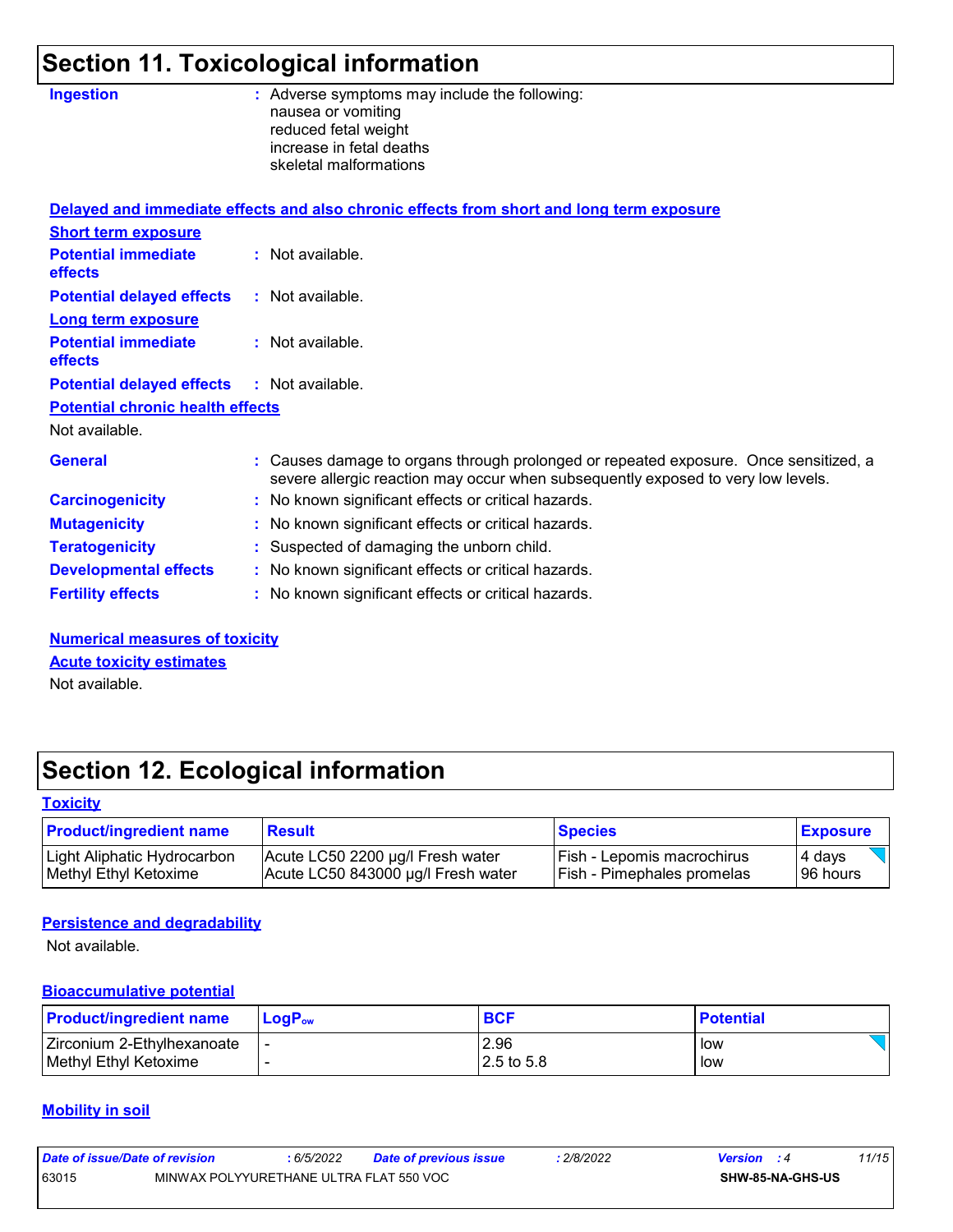### **Section 12. Ecological information**

**Soil/water partition coefficient (KOC)**

**:** Not available.

**Other adverse effects :** No known significant effects or critical hazards.

### **Section 13. Disposal considerations**

The generation of waste should be avoided or minimized wherever possible. Disposal of this product, solutions and any by-products should at all times comply with the requirements of environmental protection and waste disposal legislation and any regional local authority requirements. Dispose of surplus and non-recyclable products via a licensed waste disposal contractor. Waste should not be disposed of untreated to the sewer unless fully compliant with the requirements of all authorities with jurisdiction. Waste packaging should be recycled. Incineration or landfill should only be considered when recycling is not feasible. This material and its container must be disposed of in a safe way. Care should be taken when handling emptied containers that have not been cleaned or rinsed out. Empty containers or liners may retain some product residues. Vapor from product residues may create a highly flammable or explosive atmosphere inside the container. Do not cut, weld or grind used containers unless they have been cleaned thoroughly internally. Avoid dispersal of spilled material and runoff and contact with soil, waterways, drains and sewers. **Disposal methods :**

### **Section 14. Transport information**

| <b>DOT</b><br><b>Classification</b>                                                                                                                                   | <b>TDG</b><br><b>Classification</b>                                                                                                                 | <b>Mexico</b><br><b>Classification</b> | <b>IATA</b>                                                                                                                   | <b>IMDG</b>                                                                                                                                        |
|-----------------------------------------------------------------------------------------------------------------------------------------------------------------------|-----------------------------------------------------------------------------------------------------------------------------------------------------|----------------------------------------|-------------------------------------------------------------------------------------------------------------------------------|----------------------------------------------------------------------------------------------------------------------------------------------------|
| <b>UN1263</b>                                                                                                                                                         | <b>UN1263</b>                                                                                                                                       | <b>UN1263</b>                          | <b>UN1263</b>                                                                                                                 | <b>UN1263</b>                                                                                                                                      |
| <b>PAINT</b>                                                                                                                                                          | <b>PAINT</b>                                                                                                                                        | <b>PAINT</b>                           | <b>PAINT</b>                                                                                                                  | PAINT. Marine<br>pollutant (Med.<br>Aliphatic<br>Hydrocarbon<br>Solvent, Light<br>Aliphatic<br>Hydrocarbon)                                        |
| 3                                                                                                                                                                     | 3                                                                                                                                                   | 3                                      | 3                                                                                                                             | 3                                                                                                                                                  |
|                                                                                                                                                                       |                                                                                                                                                     |                                        |                                                                                                                               |                                                                                                                                                    |
| III                                                                                                                                                                   | III                                                                                                                                                 | $\mathbf{III}$                         | III                                                                                                                           | III                                                                                                                                                |
| No.                                                                                                                                                                   | No.                                                                                                                                                 | No.                                    | Yes. The<br>environmentally<br>hazardous<br>substance mark<br>is not required.                                                | Yes.                                                                                                                                               |
| This product may<br>be re-classified as<br>"Combustible<br>Liquid," unless<br>transported by<br>vessel or aircraft.<br>Non-bulk<br>packages (less<br>than or equal to | Product classified<br>as per the<br>following sections<br>of the<br>Transportation of<br>Dangerous Goods<br>Regulations:<br>2.18-2.19 (Class<br>3). |                                        | The<br>environmentally<br>hazardous<br>substance mark<br>may appear if<br>required by other<br>transportation<br>regulations. | The marine<br>pollutant mark is<br>not required when<br>transported in<br>sizes of ≤5 L or ≤5<br>kg.<br><b>Emergency</b><br>schedules F-E, S-<br>E |
|                                                                                                                                                                       | hazard class(es)                                                                                                                                    |                                        |                                                                                                                               |                                                                                                                                                    |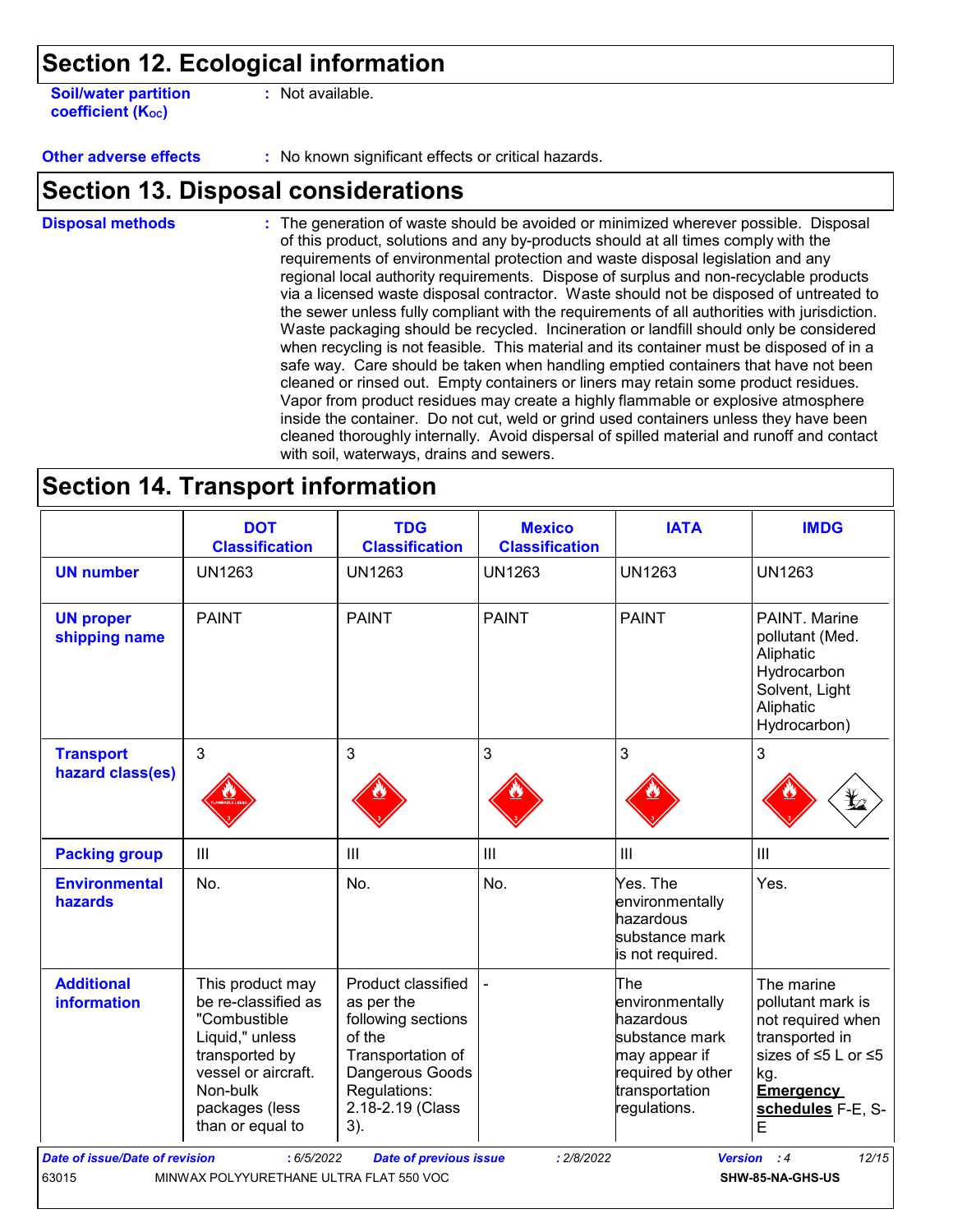|                                                                 | <b>Section 14. Transport information</b>                                                 |                                                                                                                                                                                                                                                                                                                                                                                                                                                                                                                                                                                                                                                                                     |                |  |
|-----------------------------------------------------------------|------------------------------------------------------------------------------------------|-------------------------------------------------------------------------------------------------------------------------------------------------------------------------------------------------------------------------------------------------------------------------------------------------------------------------------------------------------------------------------------------------------------------------------------------------------------------------------------------------------------------------------------------------------------------------------------------------------------------------------------------------------------------------------------|----------------|--|
|                                                                 | 119 gal) of<br>combustible<br>liquids are not<br>regulated as<br>hazardous<br>materials. |                                                                                                                                                                                                                                                                                                                                                                                                                                                                                                                                                                                                                                                                                     |                |  |
|                                                                 | <b>ERG No.</b>                                                                           | <b>ERG No.</b>                                                                                                                                                                                                                                                                                                                                                                                                                                                                                                                                                                                                                                                                      | <b>ERG No.</b> |  |
|                                                                 | 128                                                                                      | 128                                                                                                                                                                                                                                                                                                                                                                                                                                                                                                                                                                                                                                                                                 | 128            |  |
|                                                                 |                                                                                          |                                                                                                                                                                                                                                                                                                                                                                                                                                                                                                                                                                                                                                                                                     |                |  |
|                                                                 |                                                                                          |                                                                                                                                                                                                                                                                                                                                                                                                                                                                                                                                                                                                                                                                                     |                |  |
|                                                                 |                                                                                          |                                                                                                                                                                                                                                                                                                                                                                                                                                                                                                                                                                                                                                                                                     |                |  |
|                                                                 |                                                                                          |                                                                                                                                                                                                                                                                                                                                                                                                                                                                                                                                                                                                                                                                                     |                |  |
|                                                                 |                                                                                          |                                                                                                                                                                                                                                                                                                                                                                                                                                                                                                                                                                                                                                                                                     |                |  |
|                                                                 |                                                                                          |                                                                                                                                                                                                                                                                                                                                                                                                                                                                                                                                                                                                                                                                                     |                |  |
| <b>Special precautions for user :</b>                           |                                                                                          | Multi-modal shipping descriptions are provided for informational purposes and do not<br>consider container sizes. The presence of a shipping description for a particular<br>mode of transport (sea, air, etc.), does not indicate that the product is packaged<br>suitably for that mode of transport. All packaging must be reviewed for suitability<br>prior to shipment, and compliance with the applicable regulations is the sole<br>responsibility of the person offering the product for transport. People loading and<br>unloading dangerous goods must be trained on all of the risks deriving from the<br>substances and on all actions in case of emergency situations. |                |  |
| <b>Transport in bulk according</b><br>to <b>IMO</b> instruments | : Not available.                                                                         |                                                                                                                                                                                                                                                                                                                                                                                                                                                                                                                                                                                                                                                                                     |                |  |

#### **Proper shipping name :**

: Not available.

### **Section 15. Regulatory information**

#### **SARA 313**

SARA 313 (40 CFR 372.45) supplier notification can be found on the Environmental Data Sheet.

#### **California Prop. 65**

WARNING: This product contains chemicals known to the State of California to cause cancer and birth defects or other reproductive harm.

#### **International regulations**

| <b>International lists</b> | : Australia inventory (AIIC): Not determined.                |
|----------------------------|--------------------------------------------------------------|
|                            | China inventory (IECSC): Not determined.                     |
|                            | Japan inventory (CSCL): Not determined.                      |
|                            | Japan inventory (ISHL): Not determined.                      |
|                            | Korea inventory (KECI): Not determined.                      |
|                            | New Zealand Inventory of Chemicals (NZIoC): Not determined.  |
|                            | Philippines inventory (PICCS): Not determined.               |
|                            | Taiwan Chemical Substances Inventory (TCSI): Not determined. |
|                            | Thailand inventory: Not determined.                          |
|                            | Turkey inventory: Not determined.                            |
|                            | Vietnam inventory: Not determined.                           |

### **Section 16. Other information**



| <b>Date of issue/Date of revision</b> |                                         | 6/5/2022 | Date of previous issue | 2/8/2022 | Version          |  | 3/15 |
|---------------------------------------|-----------------------------------------|----------|------------------------|----------|------------------|--|------|
| 63015                                 | MINWAX POLYYURETHANE ULTRA FLAT 550 VOC |          |                        |          | SHW-85-NA-GHS-US |  |      |